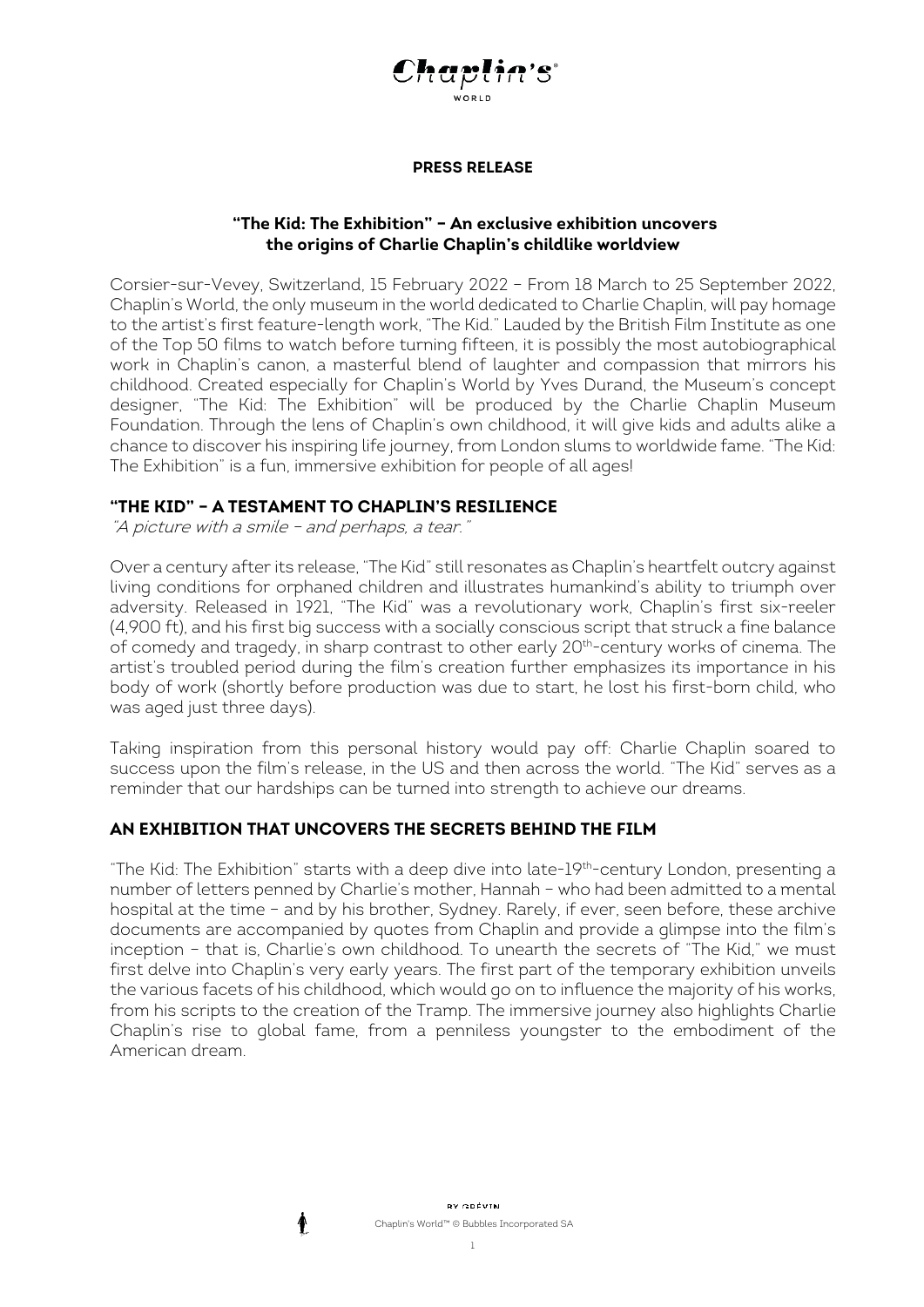

## **GAME OF MIRRORS – THE TRAMP AND THE KID / CHARLIE CHAPLIN AND JACKIE COOGAN**

This tribute to "The Kid" also sheds light on the incredible life story of Jackie Coogan, who played the film's titular role, exploring the interplay between the mirroring characters of the Tramp and the Kid, and between Chaplin's and Coogan's own lives. The section on Coogan recounts the journey of the child star, from wealth and fame to poverty, exploring the lawsuit he filed against his fortune-squandering parents, which resulted in the passing of the Coogan Act.

In the Kid, Chaplin created an alter ego of both the young Charlie and the Tramp. The raggedy little boy in a lopsided newsboy cap and tattered shoes mimics the Tramp's every expression. Like Charlie, the plucky child who refuses to grow up must learn to fend for himself as he takes on the whole world. Because, as the exhibition implies, Chaplin is the Kid, the Tramp is the Kid, and the Kid is the Tramp, in a game of mirrors that transcends fiction, just like the film.

## **YVES DURAND – A UNIQUE CURATOR**

For over twenty years, Yves Durand has been committed to conceptualizing and developing museum projects around the world. Primarily active in Canada and Switzerland in recent years, Durand played an instrumental role in the creation of Chaplin's World, which was voted Best Museum in Europe in 2018. Durand has numerous other museum and multimedia concepts under his belt, many of which were designed as turn-key projects in the art, history, archaeology and science sectors, in American, Europe, and Asia.

## **THE KIDS – FROM JACKIE COOGAN TO MICHAEL CHAPLIN**

Rounding off this trip into the world of "The Kid," the temporary exhibition features a filmed interview with Michael Chaplin, one of Charlie Chaplin's sons. This personal video account gives visitors the chance to discover Chaplin through the eyes of his own son, who shares anecdotes from the production of "A King in New York," which was written at Manoir de Ban and starred Michael Chaplin in a supporting role. During the shooting, Charlie Chaplin thus took on the dual role of director and father!

## **AN EXHIBITION FOR PEOPLE OF ALL AGES**

♠

"The Kid: The Exhibition" is devised in much the same way as the film itself, taking visitors on an inspirational, emotional journey, with plenty of fun and laughter along the way. It celebrates a cinematic work full of charm from a bygone era. In this spirit, visitors will experience the magic of classic games rooted in Chaplin's childhood memories!

The exhibition will also show little ones how children their age lived at the time, and the kinds of activities that filled their eyes with wonder; the Musée suisse de l'appareil photographique / Swiss Photography Museum will be presenting a selection of its most exceptional magic lanterns, a unique opportunity to discover the wonder of turn-of-the-century visual entertainment; and a screening room styled like an early cinema theatre will transport children into the visual atmosphere of a bygone era. All of the exhibition's videos and projections have been curated in partnership with Lobster Films, a world leader in film restoration, and offer a mix of scientific insight and wondrous delight around the themes explored in "The Kid."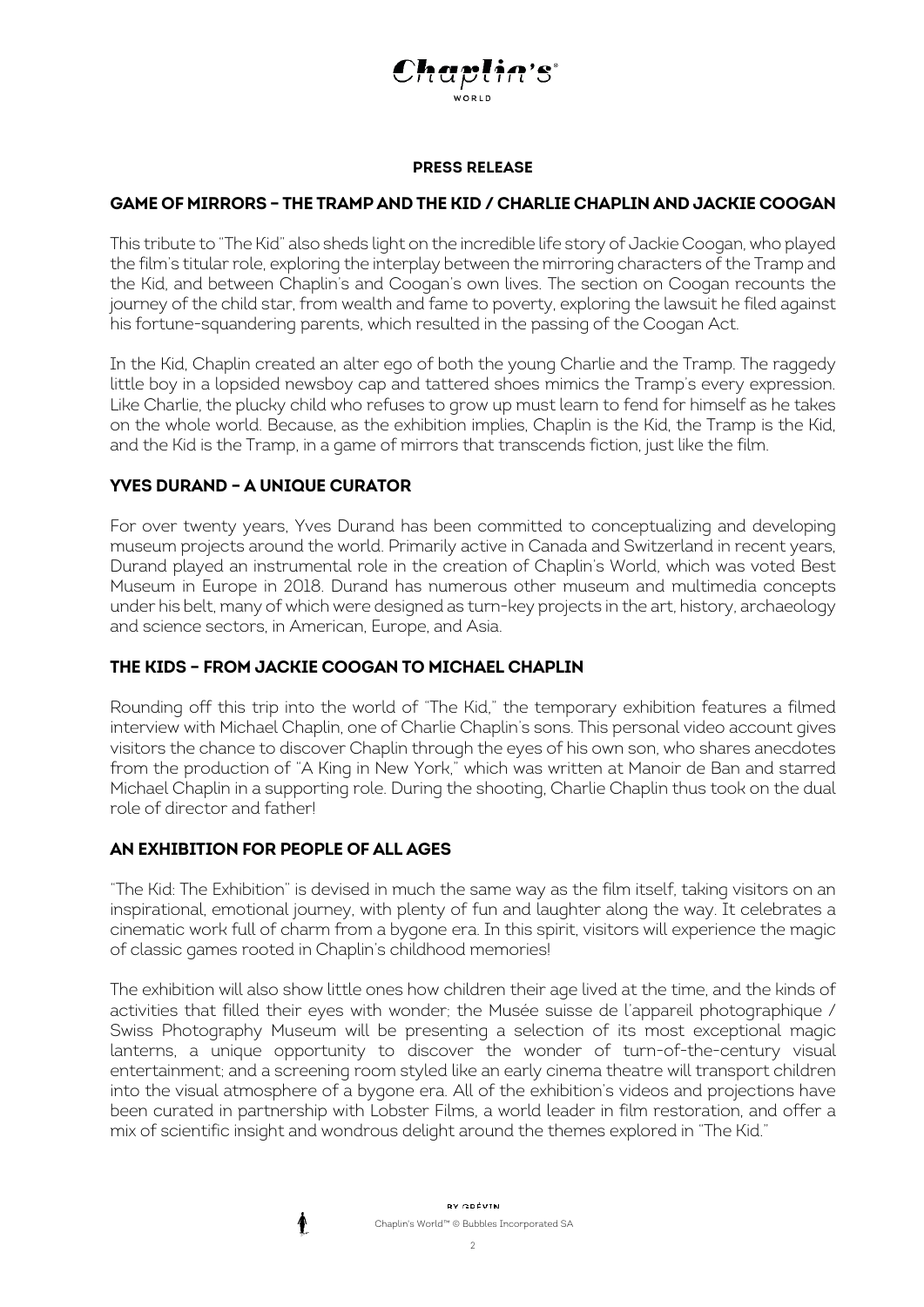

### **CHAPLIN'S WORLD 2022 SEASON**

#### **"THE KID: THE EXHIBITION", FROM 18 MARCH TO 25 SEPTEMBER 2022**

The temporary exhibition, which will have its world premiere at Chaplin's World, will take visitors of all ages on a journey of laughter and emotion, as they delve into the world of "The Kid." Produced by the Charlie Chaplin Museum Foundation, it will celebrate Chaplin through the lens of (his) childhood and resilience, following his incredible journey from alleyway vagabond in London to world celebrity.

#### **THE KID: SCREENINGS**

To celebrate the 100<sup>th</sup> anniversary of "The Kid," the Charlie Chaplin Museum Foundation will invite you to (re)discover this masterpiece at Chaplin's World.

#### Screenings:

23 March 2022 (with Eugene Chaplin) 16 April 2022 (with Eugene Chaplin) 19 and 26 April 2022 (as part of the Chaplin Circus Show)

Reservation required. Please visit [chaplinsworld.com](http://www.chaplinsworld.com/) 

### **FROM 15 APRIL TO 1 MAY 2021 – CHAPLIN CIRCUS SHOW**

The circus is coming to Chaplin's World! Pitched proudly in the Museum park, the Alchimie Circus School big top will play host to three shows each day (excluding Tuesdays), featuring clever nods to "The Kid". A number of activities inspired by this iconic film will create unforgettable memories for visitors of all ages!

### **YOUNG MUSICIANS WILL MAKE THEIR PASSION HEARD AT CHAPLIN'S WORLD!**

As part of World Music Day, Chaplin's World will invite students of the Montreux-Vevey-Riviera Music Academy to share their passion at Chaplin's final home. These young musicians will be performing open mic sets throughout World Music Day weekend, on 18 and 19 June 2022.